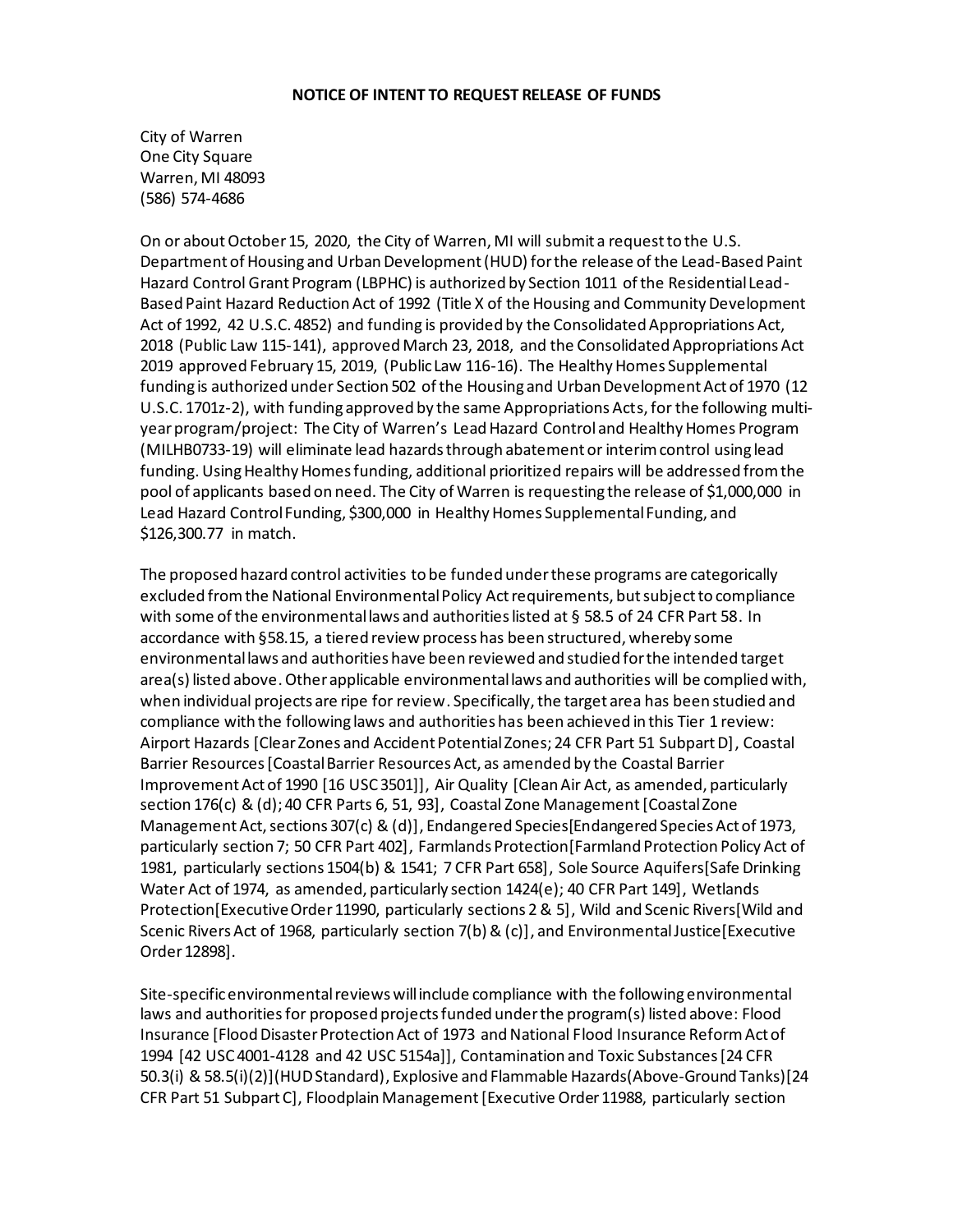2(a); 24 CFR Part 55], Historic Preservation-[National Historic Preservation Act of 1966, particularly sections 106 & 110; 36 CFR Part 800], and Noise Abatement and Control [Noise Control Act of 1972, as amended by the Quiet Communities Act of 1978; 24 CFR Part 51 Subpart B].

Should individual aggregate projects exceed the threshold for categorical exclusion detailed at §58.35(a), an Environmental Assessment will be completed and a separate Finding of No Significant Impact and Request for Release of Funds published. Copies of the compliance documentation worksheets are available at the address below**.**

An Environmental Review Record (ERR) that documents the environmental determinations for this project, and more fully describes the tiered review process cited above, is on file at the Office of Community & Economic Development, One City Square, Suite 210, Warren, MI 48093. The ERR will be made available to the public for review either electronically or by U.S. Mail. Please submit your request by email to home@cityofwarren.org.

## PUBLIC COMMENTS

Any individual, group, or agency may submit written comments on the ERR to the City of Warren. All comments received by October 14, 2020 will be considered by the City of Warren prior to authorizing submission of a Request for Release of Funds and Environmental Certification to HUD.

## RELEASE OF FUNDS

The City of Warren certifiesto HUD that James R. Fouts in his official capacity as Mayor of Warren, consents to accept the jurisdiction of the Federal Courts if an action is brought to enforce responsibilities in relation to the environmental review process and that these responsibilities have been satisfied. HUD's approval of the certification satisfies its responsibilities under NEPA and related laws and authorities, and allows the City of Warren to utilize federal funds and implement the Program.

## OBJECTIONS TO RELEASE OF FUNDS

HUD will consider objections to its release of funds and the City of Warren certification for a period of fifteen days following either the anticipated submission date (cited above) or HUD's actual receipt of the request (whichever is later) only if the objections are on one of the following bases: (a) that the Certification was not executed by the Certifying Officer of the City of Warren (b) the City of Warren has omitted a step or failed to make a decision or finding required by HUD regulations at 24 CFR Part 58; (c) the City of Warren has committed funds or incurred costs not authorized by 24 CFR Part 58 before approval of a release of funds by HUD; (d) another Federal agency acting pursuant to 40 CFR Part 1504 has submitted a written finding that the project is unsatisfactory from the standpoint of environmental quality. Objections must be prepared and submitted in accordance with the required procedures (24 CFR Part 58), and may be addressed to HUD and sent to the email address as follows: Karen M. Griego, Office of Lead Hazard Control and Healthy Homes, Program Environmental Clearance Officer, U.S. Department of Housing and Urban Development LeadRegulations@HUD.GOV Potential objectors may contact HUD directly to verify the actual last day of the objection/comment period.

**JAMES R. FOUTS, Mayor Posted cityofwarren.org September 30, 2020**